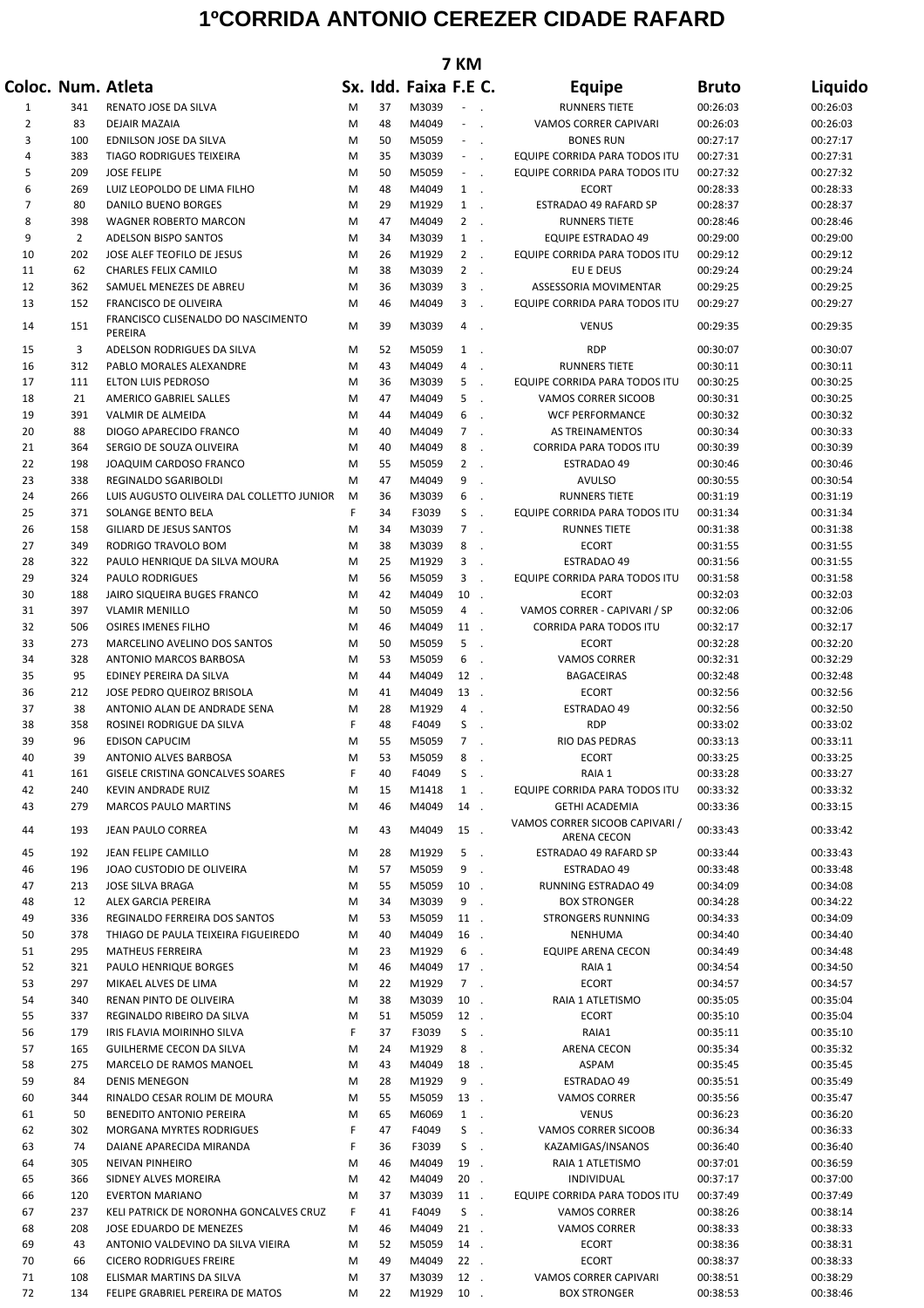| 73         | 278       | MARCO ANTONIO DE SOUZA                              | M      | 53       | M5059          | 15.        |        | <b>VAMOS COMER CAPIVARI</b>                 | 00:39:05             | 00:39:05             |
|------------|-----------|-----------------------------------------------------|--------|----------|----------------|------------|--------|---------------------------------------------|----------------------|----------------------|
| 74         | 197       | JOAO ROBERTO RIBEIRO DE MORAES                      | M      | 51       | M5059          | 16.        |        | <b>EQUIPE - ESTRADAO 49</b>                 | 00:39:06             | 00:39:05             |
| 75         | 276       | MARCELO PEREIRA DE SOUZA                            | M      | 41       | M4049          | $23$ .     |        | RAIA 1                                      | 00:39:11             | 00:39:09             |
| 76         | 335       | REGINA RAQUEL DUARTE PEREIRA MARTINS                | F      | 53       | F5059          | S          | $\sim$ | RAIA1                                       | 00:39:12             | 00:39:11             |
|            |           | <b>COUTINHO</b>                                     |        |          |                |            |        |                                             |                      |                      |
| 77         | 242       | <b>KOSO</b>                                         | M      | 34       | M3039          | 13.        |        | <b>VAMOS CORRER CAPIVARI</b>                | 00:39:21             | 00:39:07             |
| 78         | 153       | FRANCISCO PAULINO DA SILVA                          | M      | 50       | M5059          | 17.        |        | VAMOS CORRER CAPIVARI                       | 00:39:21             | 00:39:21             |
| 79         | 303       | NEIDE MANZONI DA COSTA PEREIRA                      | F      | 60       | F6069          | $S$ .      |        | <b>ECORT</b>                                | 00:39:30             | 00:39:30             |
| 80         | 330       | <b>MICHEL PAVAN</b>                                 | M      | 32       | M3039          | 14.        |        | <b>SEM</b>                                  | 00:39:35             | 00:39:33             |
| 81         | 347       | ROBINSON CESAR CESARINO                             | M      | 47       | M4049          | 24.        |        | THE STRONGERS                               | 00:39:36             | 00:39:36             |
| 82         | 245       | LEONARDO AFONSO DA SILVA                            | M      | 26       | M1929          | 11.        |        | <b>INDIVIDUAL</b>                           | 00:39:51             | 00:39:46             |
| 83         | 124       | <b>FABIANO ALVES RODRIGUES</b>                      | M      | 45       | M4049          | $25$ .     |        | $\mathbf{1}$                                | 00:39:51             | 00:39:32             |
| 84         | 97        | EDISON VALDEMIR BEGIATTO                            | M      | 60       | M6069          | $2$ .      |        | <b>STRONGERES</b>                           | 00:40:14             | 00:40:09             |
| 85         | 339       | REIS MARCELINO COIMBRA                              | M      | 63       | M6069          | $3$ .      |        | <b>ECORT</b>                                | 00:40:31             | 00:40:27             |
| 86         | 206       | JOSE CARLOS FERREIRA                                | M      | 52       | M5059          | 18.        |        | <b>VAMOS CORRER</b>                         | 00:40:57             | 00:40:57             |
| 87         | 126       | <b>FABIO FERREIRA DE SOUZA</b>                      | M      | 39       | M3039          | 15.        |        | PERFORMANCE RUNNING                         | 00:41:07             | 00:41:03             |
| 88         | 94        | <b>EDILAINE GOMES</b>                               | F      | 35       | F3039          | $S$ .      |        | PERFORMANCE RUNNING                         | 00:41:07             | 00:41:07             |
| 89         | 8         | <b>ADRIANO SCALZITTI</b>                            | M      | 49       | M4049          | 26.        |        | <b>EQUIPE BAGACEIRAS</b>                    | 00:41:10             | 00:41:09             |
| 90         | 129       | FABRICIA ALVES DE LIMA SOUZA                        | F      | 36       | F3039          | $S$ .      |        | <b>ECORT</b>                                | 00:41:32             | 00:41:27             |
| 91         | 502       | DARLY ANA MARIANO                                   | F      | 34       | F3039          | $S$ .      |        | <b>CORRIDA PARA TODOS ITU</b>               | 00:41:39             | 00:41:39             |
| 92         | 67        | CLAUDIO DE SOUZA ALVES DA SILVA                     | M      | 44       | M4049          | $27$ .     |        | PE NA ESTRADA/ TRUTA                        | 00:41:39             | 00:41:19             |
| 93         | 16        | <b>ALINE CAMPOS</b>                                 | F      | 42       | F4049          | $S$ .      |        | <b>BAGACEIRAS</b>                           | 00:41:48             | 00:41:47             |
| 94         | 289       | MARIANA FIORANI FORTI STENICO                       | F      | 46       | F4049          | $S$ .      |        | VAMOS CORRER CAPIVARI                       | 00:41:50             | 00:41:42             |
| 95         | 142       | FERNANDO EVARISTO VITARELLI                         | M      | 40       | M4049          | 28.        |        | EQUIPE PARA TODOS ITU                       | 00:42:04             | 00:42:03             |
| 96         | 169       | <b>HECTOR F M FELIPE</b>                            | M      | 48       | M4049          | 29.        |        | <b>STRONGERS</b>                            | 00:42:19             | 00:42:03             |
| 97         | 365       | <b>SERGIO MORETTI</b>                               | M      | 52       | M5059          | 19.        |        | EQUIPE CORRIDA PARA TODOS ITU               | 00:42:20             | 00:42:20             |
| 98         | 135       | <b>FELIPE ROSSI</b>                                 | M      | 31       | M3039          | 16.        |        | <b>ARENA CECON</b>                          | 00:42:32             | 00:42:29             |
| 99         | 277       | MARCIA TOFANINI FERNANDES DA COSTA                  | F      | 40       | F4049          | S.         | $\sim$ | <b>EQUIPE RAIA 1</b>                        | 00:42:36             | 00:42:32             |
| 100        | 315       | PATRICIA FERREIRA                                   | F      | 46       | F4049          | $S$ .      |        | EQUIPE CORRIDA PARA TODOS ITU               | 00:42:44             | 00:42:44             |
| 101        | 385       | VALDEVINO MANOEL DE MATOS                           | M      | 66       | M6069          | 4.         |        | <b>INDIVIDUAL</b>                           | 00:42:46             | 00:42:24             |
| 102        | 25        | ANA JULIA ALMEIDA BIAGE FREITAS                     | F      | 21       | F1929          | $S$ .      |        | <b>ECORT</b>                                | 00:43:08             | 00:42:53             |
| 103        | 343       | RICARDO DOS SANTOS SILVA                            | M      | 41       | M4049          | $30$ .     |        | RAIA1                                       | 00:43:10             | 00:43:00             |
| 104        | 70        | CLEUZA VAZ COELHO BONET                             | F      | 55       | F5059          | $S$ .      |        | RAIA1                                       | 00:43:13             | 00:43:09             |
| 105        | 65        | CICARA MARIA FERREIRA PEREIRA                       | F      | 36       | F3039          | S.         | $\sim$ | RIO DAS PEDRAS                              | 00:43:17             | 00:43:17             |
| 106        | 78        | DANIELE ANTUNES PEREIRA                             | F      | 41       | F4049          | $S$ .      |        | <b>ECORT</b>                                | 00:43:18             | 00:43:15             |
| 107        | 99        | EDNALVA DOS SANTOS SILVA                            | F      | 37       | F3039          | S          | $\sim$ | <b>RUNNERS TIETE</b>                        | 00:43:53             | 00:43:36             |
| 108        | 248       | LILIAN FERNANDA DE AZEVEDO                          | F      | 36       | F3039          | $S$ .      |        | <b>ECORT</b>                                | 00:43:53             | 00:43:46             |
| 109        | 211       |                                                     |        | 28       | M1929          | 12.        |        |                                             | 00:44:09             | 00:43:54             |
|            |           | JOSE LUCAS TAVARES RAMOS                            | M<br>F | 58       |                | $S$ .      |        | ESTRADAO 49                                 |                      |                      |
| 110        | 113       | ELZA CARDOSO FRANCO GOZZO                           |        |          | F5059          | 13.        |        | VAMOS CORRER SICOOB                         | 00:44:18             | 00:44:06             |
| 111        | 168       | <b>GUILHERME TEIXEIRA SANTOS</b>                    | M      | 24       | M1929<br>M4049 |            |        | INDIVIDUAL                                  | 00:44:27             | 00:44:00             |
| 112        | 348       | RODRIGO ALMEIDA BARROS DE CAMARGO                   | M      | 41       |                | 31.        |        | <b>ECORT</b>                                | 00:44:31             | 00:44:13             |
| 113        | 283       | MARIA APARECIDA SANTOS                              | F      | 43       | F4049          | $S$ .      |        | INDIVIDUAL                                  | 00:44:37             | 00:44:19             |
| 114        | 105       | <b>ELIANA CIRINO</b>                                | F      | 41       | F4049          | S          | $\sim$ | <b>INDIVIDUAL</b>                           | 00:44:44             | 00:44:24             |
| 115        | 554       | <b>JULIANA SILVA KOSO</b>                           | F      | 31       | F3039          | S          | $\sim$ | <b>VAMOS CORRER</b>                         | 00:44:45             | 00:44:31             |
| 116        | 361       | <b>MIGUEL TUROLLA</b>                               | M      | 39       | M3039          | 17.        |        | <b>VAMOS CORRER</b>                         | 00:45:00             | 00:44:34             |
| 117        | 11        | ALESSANDRO PEREIRA DA SILVA                         | M      | 43       | M4049          | $32$ .     |        | VAMOS CORRER CAPIVARI                       | 00:45:09             | 00:44:47             |
| 118        | 34        | ANESIA LOPES DE LIMA                                | F      | 38       | F3039          | $S$ .      |        | <b>STRONGERS</b>                            | 00:45:13             | 00:44:51             |
| 119        | 325       | PIO LEOPOLDO DE LIMA                                | M      | 51       | M5059          | $20$ .     |        | <b>ECORT</b>                                | 00:45:16             | 00:45:13             |
| 120        | 353       | ROSALI APARECIDA DINIZ                              | F      | 45       | F4049          | $S$ .      |        | VAMOS CORRER SICOOB                         | 00:45:23             | 00:45:11             |
| 121        | 257       | LUCIANA CRISTINA COPATO                             | F      | 31       | F3039          | $S$ .      |        | <b>ECORT TIETE</b>                          | 00:45:27             | 00:45:23             |
| 122        | 233       | KATIA FERNANDA IGNACIO                              | F      | 45       | F4049          | $S$ .      |        | <b>STRONGERS</b>                            | 00:45:34             | 00:45:14             |
| 123        | 300       | MIRIAM ROBERTA POLO DOS SANTOS                      | F      | 45       | F4049          | $S$ .      |        | <b>STRONGERS RUNNING</b>                    | 00:45:42             | 00:45:20             |
| 124        | 395       | VERONICA APARECIDA DA SILVA                         | F      | 37       | F3039          | $S$ .      |        | KAZAMIGAS                                   | 00:45:49             | 00:45:49             |
| 125        | 176       | <b>IBRAIM MENEGON</b>                               | M      | 64       | M6069          | $5$ .      |        | <b>VAMOS CORRER</b>                         | 00:45:50             | 00:45:42             |
| 126        | 399       | WAINER MAURICIO IGNACIO                             | M      | 52       | M5059          | $21$ .     |        | <b>STRONGERS</b>                            | 00:45:50             | 00:45:30             |
| 127        | 180       | ISABEL APARECIDA MARCELLO SEGATTO                   | F      | 63       | F6069          | $S$ .      |        | <b>STRONGERS</b>                            | 00:46:02             | 00:45:41             |
| 128        | 29        | ANALISE ROCHA DE SOUZA                              | F      | 39       | F3039          | $S$ .      |        | <b>BOX STRONG</b>                           | 00:46:04             | 00:45:58             |
| 129        | 334       | REGILAINE ALVES RODRIGUES                           | F      | 37       | F3039          | $S$ .      |        | <b>STRONGERS</b>                            | 00:46:04             | 00:45:42             |
| 130        | 294       | <b>MATHEUS CAPUCIM</b>                              | M      | 25       | M1929          | 14.        |        | INDIVIDUAL                                  | 00:46:11             | 00:45:46             |
| 131        | 143       | FERNANDO JOSE WENCESLAU                             | M      | 43       | M4049          | 33.        |        | <b>VAMOS CORRER</b>                         | 00:46:16             | 00:46:00             |
| 132        | 40        | <b>ANTONIO CARLOS CEREZER</b>                       | M      | 67       | M6069          | 6          | $\sim$ | VAMOS CORRER SICOOB                         | 00:46:20             | 00:46:20             |
| 133        | 141       | FERNANDA PAVAN DE MENEZES                           | F      | 43       | F4049          | $S$ .      |        | <b>VAMOS CORRER</b>                         | 00:46:21             | 00:46:13             |
| 134        | 4         | <b>ADEMILTON SANTOS</b>                             | M      | 45       | M4049          | 34.        |        | <b>INDIVIDUAL</b>                           | 00:46:25             | 00:46:06             |
| 135        | 87        | DIELE ALVES ARAUJO SOUZA                            | F      | 24       | F1929          | $S$ .      |        | <b>RDP</b>                                  | 00:46:27             | 00:46:09             |
| 136        | 203       | JOSE ALEXANDRE LOURENSON                            | M      | 51       | M5059          | $22$ .     |        | ESTRADAO 49                                 | 00:46:43             | 00:46:27             |
| 137        | 20        | AMANDA DOS SANTOS MACHADO                           | F      | 26       | F1929          | $S$ .      |        | <b>ECORT</b>                                | 00:46:46             | 00:46:42             |
| 138        | 280       | MAREJADO MOTA                                       | M      | 51       | M5059          | $23$ .     |        | <b>ECORT</b>                                | 00:46:46             | 00:46:42             |
| 139        | 296       | MAYRA SCHINCARIOL CORREA                            | F      | 43       | F4049          | $S$ .      |        | VAMOS CORRER SICOOB                         | 00:46:49             | 00:46:35             |
| 140        | 286       | MARIA GARCIA DE SOUZA PEIXE                         | F      | 48       | F4049          | S.         | $\sim$ | <b>EQUIPE BAGACEIRAS</b>                    | 00:46:52             | 00:46:40             |
| 141        | 510       | LAURA GAION ROSA                                    | F      | 19       | F1929          | $S$ .      |        | ARENA CECON                                 | 00:46:52             | 00:46:52             |
| 142        | 363       | SARA GONCALVES DOS SANTOS                           | F      | 30       | F3039          | $S$ .      |        | <b>BOX STRONGER</b>                         | 00:46:55             | 00:46:49             |
| 143        | 190       | JAQUELINE DE FATIMA DAMIAO                          | F      | 32       | F3039          | $S$ .      |        | RUNNERS TIETE                               | 00:47:04             | 00:47:04             |
| 144        | 327       | <b>FRANCIELEM DIAS</b>                              | F      | 35       | F3039          | $S$ .      |        | <b>AVULSO</b>                               | 00:47:04             | 00:46:55             |
| 145        | 329       | FELIPE S. OLIVEIRA                                  | M      | 26       | M1929          |            | $15$   |                                             | 00:47:05             | 00:46:42             |
| 146        | 311       | OSWALDO BENEDITO DE OLIVEIRA                        | M      | 75       | M7099          | $1$ .      |        | VAMOS CORRER CAPIVARI                       | 00:47:16             | 00:46:52             |
| 147        | 326       | <b>UGO SANTOS</b>                                   | M      | 18       | M1418          | $2$ .      |        | <b>EQUIPE VAMOS CORRER</b>                  | 00:47:54             | 00:47:29             |
| 148        | 181       | <b>ISABELA ANDRELLO LOPES DE LIMA</b>               | F      | 31       | F3039          | $S$ .      |        | VAMOS CORRER CAPIVARI - SICOOB              | 00:47:57             | 00:47:32             |
| 149        | 216       | JOSIANE SILVA SANTANA                               | F      | 49       | F4049          | $S$ .      |        | <b>VAMOS CORRER CAPIVARI</b>                | 00:48:27             | 00:48:13             |
|            |           |                                                     |        |          |                |            |        |                                             |                      |                      |
|            |           |                                                     |        |          |                |            |        |                                             |                      |                      |
| 150<br>151 | 42<br>320 | ANTONIO JOSE FARAH JUNIOR<br>PAULO HENRIQUE BATAGIN | M<br>M | 50<br>29 | M5059<br>M1929 | 24.<br>16. |        | <b>RUNNERS TIETE</b><br>VAMOS CORRER SICCOB | 00:49:03<br>00:49:07 | 00:48:55<br>00:49:06 |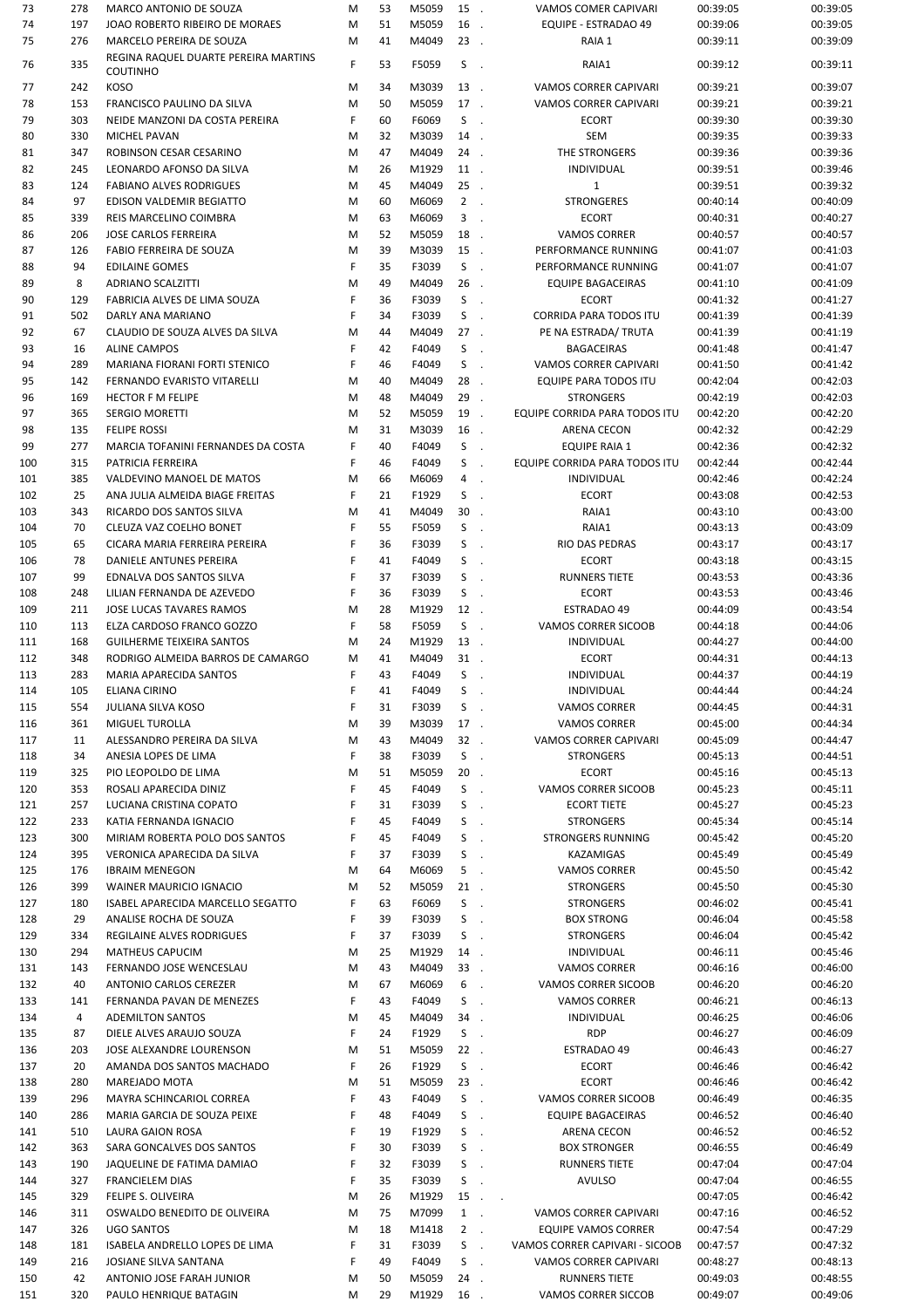| 152 | 172          | <b>HELENA DOS REIS</b>                  | F | 39 | F3039 | S<br>$\mathcal{L}_{\mathbf{z}}$   | <b>ECORT</b>                     | 00:49:11 | 00:49:06 |
|-----|--------------|-----------------------------------------|---|----|-------|-----------------------------------|----------------------------------|----------|----------|
| 153 | 101          | EDUARDO BENEDITO POMPEU                 | M | 59 | M5059 | 25                                | <b>BAIKELITRO</b>                | 00:49:15 | 00:49:09 |
| 154 | 387          | VALDIRENE APARECIDA DA SILVA SALES      | F | 51 | F5059 | S<br>$\mathcal{L}_{\mathbf{r}}$   | <b>VAMOS CORRER</b>              | 00:49:17 | 00:49:05 |
| 155 | 255          | LUCIA MASCHIETTO                        | F | 47 | F4049 | S<br>$\overline{\phantom{a}}$     | <b>VAMOS CORRER</b>              | 00:49:35 | 00:49:22 |
| 156 | 524          | ABNER GABRIEL ANDRADE DA SILVA          | M | 27 | M1929 | 17<br>$\mathcal{L}_{\mathbf{r}}$  | ARENA CECON                      | 00:49:39 | 00:49:37 |
| 157 | 184          | <b>IVANETE FERREIRA MOVIO</b>           | F | 48 | F4049 | S<br>$\mathcal{L}_{\mathbf{r}}$   | <b>NAO TENHO</b>                 | 00:49:41 | 00:49:20 |
| 158 | 187          | JACQUES CORREA DA SILVA NETO            | M | 68 | M6069 | $\overline{7}$                    | <b>ECORT</b>                     | 00:49:57 | 00:49:53 |
| 159 | 253          | LUCIA APARECIDA AMIM                    | F | 50 | F5059 | S<br>$\ddot{\phantom{a}}$         | VAMOS CORRER CAPIVARI            | 00:50:02 | 00:46:41 |
|     |              |                                         | F |    |       |                                   |                                  |          |          |
| 160 | 372          | SOPHIA ZIMMERLI                         |   | 37 | F3039 | S<br>$\mathcal{L}$                | <b>ARENA CECON</b>               | 00:50:28 | 00:50:28 |
| 161 | 122          | FABIANA ALBINO SCAGION                  | F | 43 | F4049 | S                                 | <b>ECORT</b>                     | 00:50:52 | 00:50:47 |
| 162 | 51           | <b>BIANCA JESUS GATTI</b>               | F | 33 | F3039 | S                                 | $\mathcal{L}^{\text{max}}$       | 00:50:59 | 00:50:59 |
| 163 | 127          | SIDINEI DE ANDRADE                      | M | 52 | M5059 | 26<br>$\overline{\phantom{a}}$    | <b>VAMOS CORRER</b>              | 00:51:00 | 00:51:00 |
| 164 | 57           | CAMILA GUERRA FRANCA                    | F | 27 | F1929 | S<br>$\mathcal{L}_{\mathcal{A}}$  | <b>RDP</b>                       | 00:52:09 | 00:51:50 |
| 165 | 167          | <b>GUILHERME SANTOS</b>                 | M | 28 | M1929 | 18.                               | <b>ESTUDIO DANILO BORGES</b>     | 00:52:17 | 00:52:00 |
| 166 | 214          | JOSELIA VITORINO ALVES                  | F | 45 | F4049 | S<br>$\sim$                       | <b>BOX STRONGER</b>              | 00:52:24 | 00:52:16 |
| 167 | 249          | LINDINALVA NASCIMENTO LIMA DE OLIVEIRA  | F | 61 | F6069 | S<br>$\overline{\phantom{a}}$     | VAMOS CORRER SICOOB              | 00:53:12 | 00:53:01 |
| 168 | 239          | KELLY CRISTINA MARCAL ANDREATA          | F | 46 | F4049 | S<br>$\ddot{\phantom{a}}$         | RAIA 1                           | 00:53:15 | 00:53:11 |
| 169 | $\mathbf{1}$ | ADELAINE CRISTINA MARCONATO FELIPE      | F | 48 | F4049 | S<br>$\mathcal{L}_{\mathbf{r}}$   | <b>STRONGERS</b>                 | 00:53:16 | 00:53:16 |
| 170 | 293          | MARTA DOS SANTOS OLIVEIRA               | F | 51 | F5059 | S<br>$\ddot{\phantom{a}}$         | PRINCESAS Q CORREM               | 00:53:25 | 00:53:09 |
|     |              |                                         |   |    |       |                                   |                                  |          |          |
| 171 | 522          | ANA MARIA BOENO DA SILVA                | F | 43 | F4049 | S<br>$\overline{\phantom{a}}$     | <b>VAMOS CORRER</b>              | 00:53:33 | 00:53:21 |
| 172 | 110          | ELLIS REGINA DE OLIVEIRA VELOSO         | F | 48 | F4049 | S<br>$\mathcal{L}_{\mathbf{z}}$   | <b>STRONGERS</b>                 | 00:53:36 | 00:53:14 |
| 173 | 118          | EUNICE MARQUES DE OLIVEIRA SILVA        | F | 63 | F6069 | S<br>$\ddot{\phantom{a}}$         | VAMOS CORRER SICOOB              | 00:53:37 | 00:53:22 |
| 174 | 119          | EVERALDO CAROLINO DE FREITAS            | M | 51 | M5059 | $27$ .                            | <b>ECORT</b>                     | 00:53:46 | 00:53:41 |
| 175 | 356          | ROSINALDO ROLIM DE MOURA                | M | 56 | M5059 | 28.                               | <b>VAMOS CORRER</b>              | 00:53:47 | 00:53:47 |
| 176 | 191          | JAQUELINE PEREIRA DE JESUS              | F | 23 | F1929 | S<br>$\mathcal{L}_{\mathbf{r}}$   | INDIVIDUAL                       | 00:53:48 | 00:53:22 |
| 177 | 182          | <b>ISABELLE FERNANDES</b>               | F | 27 | F1929 | S<br>$\mathcal{L}_{\mathbf{r}}$   | INDIVIDUAL                       | 00:53:48 | 00:53:21 |
| 178 | 284          | MARIA CLARA ROLIM DE MOURA              | F | 15 | F1418 | S                                 | <b>VAMOS CORRER</b>              | 00:53:49 | 00:53:27 |
| 179 | 10           | ALESSANDRA DE ANDRADE OLIVEIRA          | F | 41 | F4049 | S<br>$\ddot{\phantom{a}}$         | <b>CORRIDA PARA TODOS ITU</b>    | 00:53:59 | 00:53:59 |
| 180 | 9            |                                         | M | 68 | M6069 | 8                                 | VAMOS CORRER SICOOB              | 00:54:13 | 00:54:01 |
|     |              | AGNELO MARQUES DE OLIVEIRA NETO         |   |    |       | $\mathcal{L}$                     |                                  |          |          |
| 181 | 22           | AMOS HENRIQUE ARAUJO                    | M | 64 | M6069 | 9<br>$\mathcal{L}$                | <b>SEVEM</b>                     | 00:54:18 | 00:53:46 |
| 182 | 130          | FABRIZIA MOURA BARBOSA DE LIMA          | F | 14 | F1418 | S<br>$\mathbf{r}$                 | VAMOS CORRER SICOOB COOPILIVRE   | 00:54:30 | 00:54:09 |
| 183 | 46           | ARIANA DA SILVA FONSECA                 | F | 36 | F3039 | S<br>$\ddot{\phantom{a}}$         | <b>ECORT TIETE</b>               | 00:54:51 | 00:54:49 |
| 184 | 26           | ANA LUCIA PEREIRA DA SILVA              | F | 57 | F5059 | S<br>$\ddot{\phantom{a}}$         | <b>INDIVIDUAL</b>                | 00:54:56 | 00:54:42 |
| 185 | 247          | LETICIA LEITE DE MATOS                  | F | 32 | F3039 | S<br>$\mathcal{L}$                | <b>INDIVIDUAL</b>                | 00:55:02 | 00:54:42 |
| 186 | 342          | RENISE CRISTINA ROLIM DE MOURA          | F | 52 | F5059 | S<br>$\ddot{\phantom{a}}$         | VAMOS CORRER SICOOB COOPLIVRE    | 00:55:12 | 00:54:56 |
| 187 | 396          | VITOR PAULO COLMANETTI                  | M | 55 | M5059 | $29$                              |                                  | 00:55:23 | 00:55:15 |
| 188 | 48           | <b>ARTUR PUPO</b>                       | M | 47 | M4049 | 35<br>$\mathcal{L}_{\mathcal{A}}$ | <b>VAMOS CORRER</b>              | 00:56:22 | 00:56:22 |
|     |              |                                         | F | 47 |       | S                                 |                                  |          |          |
| 189 | 377          | <b>THAIS PUPO</b>                       |   |    | F4049 |                                   | <b>VAMOS CORRER</b>              | 00:56:22 | 00:56:22 |
| 190 | 177          | <b>IEDA M B BORSATO</b>                 | F | 0  | F0013 | S<br>$\sim$                       | VAMOS CORRER CAPIVARI- SICOOB    | 00:56:25 | 00:56:25 |
| 191 | 314          | NEIDE IACHIM FURLAN                     | F | 60 | F6069 | S                                 | $\sim$<br>$\ddot{\phantom{a}}$   | 00:56:25 | 00:56:15 |
| 192 | 136          | FERNANDA ANDRELLO FORTI                 | F | 30 | F3039 | S                                 | <b>BOX STRONGER</b>              | 00:57:00 | 00:56:53 |
| 193 | 147          | <b>FRANCINE BRAGGION</b>                | F | 42 | F4049 | S                                 | <b>EQUIPE ESTRADAO 49</b>        | 00:57:09 | 00:56:46 |
| 194 | 368          | SILVANA ATAIDE OLIVEIRA                 | F | 47 | F4049 | S                                 | ESTRADAO 49                      | 00:57:10 | 00:56:47 |
| 195 | 357          | ROSINEI ANTONIO GOZZO                   | M | 53 | M5059 | $30$ .                            | <b>VAMOS CORRER</b>              | 00:57:28 | 00:57:17 |
| 196 | 354          | ROSE MAGALI CRISTINA ALVES GOZZO        | F | 47 | F4049 | S<br>$\sim$                       | VAMOS CORRER                     | 00:57:29 | 00:57:29 |
| 197 | 175          | IANCA MAIARA APARECIDA DE JESUS LEITE   | F | 27 | F1929 | S<br>$\mathcal{L}_{\mathbf{a}}$   | ESTRADAO 49                      | 00:57:29 | 00:57:20 |
| 198 | 59           | CARLOS MARCEL LOPES DE LIMA             | M | 57 | M5059 | $31$ .                            | VAMOS CORRER CAPIVARI - SICOOB   | 00:57:30 | 00:57:04 |
| 199 | 394          | VERA LUCIA SARCINELLA                   | F | 60 | F6069 | S.<br>$\sim$                      | VAMOS CORRER CAPIVARI            | 00:57:30 | 00:57:22 |
|     | 234          | KATIA REGINA STOPPA                     | F | 50 | F5059 | S                                 | <b>STRONGRS</b>                  | 00:57:47 | 00:57:26 |
| 200 |              |                                         |   |    |       | $\sim$                            |                                  |          |          |
| 201 | 557          | IARA DE CAMPOS FONTOAN                  | F | 52 | F5059 | S<br>$\mathcal{L}_{\mathcal{A}}$  | <b>VAMOS CORRER</b>              | 00:59:35 | 00:59:35 |
| 202 | 501          | ELAINE C.A BONATO                       | F | 35 | F3039 | S<br>$\sim$                       | ARENA CECON                      | 00:59:35 | 00:59:35 |
| 203 | 352          | DANIELA DE FATIMA ARRUDA                | F | 46 | F4049 | S<br>$\sim$                       | VAMOS CORRER SICOOB              | 00:59:35 | 00:59:35 |
| 204 | 549          | LEONARDO PINTO BONIFACIO                | M | 36 | M3039 | 18.                               | <b>VAMOS CORRER</b>              | 00:59:36 | 00:59:36 |
| 205 | 166          | <b>GUILHERME PAULINO</b>                | M | 25 | M1929 |                                   | $19$                             | 00:59:36 | 00:59:36 |
| 206 | 199          | <b>JOICE CONTI</b>                      | F | 38 | F3039 | S<br>$\sim$                       | VAMOS CORRER SICOOB              | 00:59:37 | 00:59:37 |
| 207 | 31           | ANDREA AP CODO ROSSI                    | F | 50 | F5059 | S<br>$\mathbb{R}$                 | ESTRADAO 49                      | 00:59:38 | 00:59:23 |
| 208 | 217          | JOSIMERI BRITO DOS SANTOS               | F | 39 | F3039 | S<br>$\mathcal{L}$                | VAMOS CORRER                     | 00:59:39 | 00:59:39 |
| 209 | 351          | VANESSA VERISSIMO AZEDO                 | M | 34 | M3039 | 19.                               | <b>VAMOS CORRER</b>              | 00:59:39 | 00:59:39 |
| 210 | 346          | ROBERTA YASSUKO MORISUE SARTORE         | F | 57 | F5059 | $S$ .                             | <b>STRONGERS RUNNING</b>         | 00:59:45 | 00:59:21 |
|     |              |                                         |   |    |       | 36.                               |                                  |          |          |
| 211 | 183          | IVAN RASMUSEN FILHO                     | M | 42 | M4049 |                                   | INDIVIDUAL                       | 00:59:46 | 00:59:28 |
| 212 | 246          | LETICIA APARECIDA MARTINS PROENCA       | F | 44 | F4049 | S.<br>$\sim$                      | <b>INDIVIDUAL</b>                | 00:59:46 | 00:59:27 |
| 213 | 140          | FERNANDA MENDONCA                       | F | 32 | F3039 | S<br>$\sim$                       | <b>VAMOS CORRER</b>              | 00:59:51 | 00:59:43 |
| 214 | 299          | <b>MILTON CESAR ROSSI</b>               | M | 53 | M5059 | $32$ .                            | ESTRADAO 49                      | 00:59:56 | 00:59:41 |
| 215 | 288          | MARIA TEREZINHA ANGELI                  | F | 64 | F6069 | $S$ .                             | <b>STRONGERS RUNNING</b>         | 00:59:56 | 00:59:32 |
| 216 | 24           | ANA ELISA GAISALER PELLEGRINI MARCOLINO | F | 36 | F3039 | S.<br>$\sim$                      | ESTRADAO 49                      | 00:59:57 | 00:59:43 |
| 217 | 174          | HELOISA FREIRES DE CARVALHO             | F | 28 | F1929 | S.<br>$\sim$                      | <b>BOX STRONGER</b>              | 01:00:03 | 00:59:55 |
| 218 | 331          | RAQUEL DOS SANTOS                       | F | 49 | F4049 | S<br>$\sim$                       | INDIVIDUAL                       | 01:00:31 | 01:00:24 |
| 219 | 392          | VANDERLEIA BONANNO                      | F | 43 | F4049 | S.<br>$\sim$                      | <b>VAMOS CORRER</b>              | 01:00:39 | 01:00:26 |
| 220 | 221          | <b>JULIA VITARELLI</b>                  | F | 14 | F1418 | $S$ .                             | EQUIPE CORRIDA PARA TODOS ITU    | 01:01:07 | 01:01:07 |
|     |              |                                         |   |    |       |                                   |                                  |          |          |
| 221 | 28           | ANA PAULA VILELA                        | F | 32 | F3039 | $S$ .                             | EQUIPE CORRIDA PARA TODOS ITU    | 01:01:21 | 01:01:21 |
| 222 | 123          | FABIANA DE OLIVEIRA MARINHO             | F | 44 | F4049 | S<br>$\sim$                       | <b>ECORT</b>                     | 01:01:55 | 01:01:55 |
| 223 | 45           | APARECIDA RODRIGUES SILVA BRAGA         | F | 49 | F4049 | S.<br>$\sim$                      | RUNNING ESTRADAO 49              | 01:02:07 | 01:02:07 |
| 224 | 63           | CHIRLENE NOGUEIRA ALMEIDA               | F | 40 | F4049 | S<br>$\mathcal{L}_{\mathbf{r}}$   | <b>WCF PERFORMANCE</b>           | 01:02:21 | 01:02:09 |
| 225 | 163          | GISLEINE RAMOS DA SILVA                 | F | 37 | F3039 | S<br>$\sim$                       | <b>KASAMIGAS</b>                 | 01:02:22 | 01:01:57 |
| 226 | 232          | KARLA ROBERTA DE ANDRADE SILVA          | F | 43 | F4049 | $S$ .                             | KAZAMIGAS PIRACICABA             | 01:02:23 | 01:02:23 |
| 227 | 17           | <b>ALISSON RIBEIRO PAVANI</b>           | M | 25 | M1929 | $20$ .                            | <b>EQUIPE CORRIDA PARA TODOS</b> | 01:02:30 | 01:02:30 |
| 228 | 164          | <b>GLORIA ROCCO CASTELLAO</b>           | F | 40 | F4049 | S<br>$\sim$                       | <b>VAMOS CORRER</b>              | 01:02:38 | 01:02:21 |
| 229 | 15           | ALINE BUENO ZANI                        | F | 51 | F5059 | S<br>$\sim$                       | PRINCESAS QUE CORREM             | 01:02:39 | 01:02:21 |
| 230 | 317          | PATRICIA QUARENTEI DOMINGUES DA SILVA   | F | 40 | F4049 | S<br>$\sim$                       | CORRIDASPARATODOSITU             | 01:02:39 | 01:02:39 |
|     |              |                                         |   |    |       |                                   |                                  |          |          |
| 231 | 47           | ARIANE CRISTINA DA SILVA                | F | 34 | F3039 | $S$ .                             |                                  | 01:03:32 | 01:03:06 |